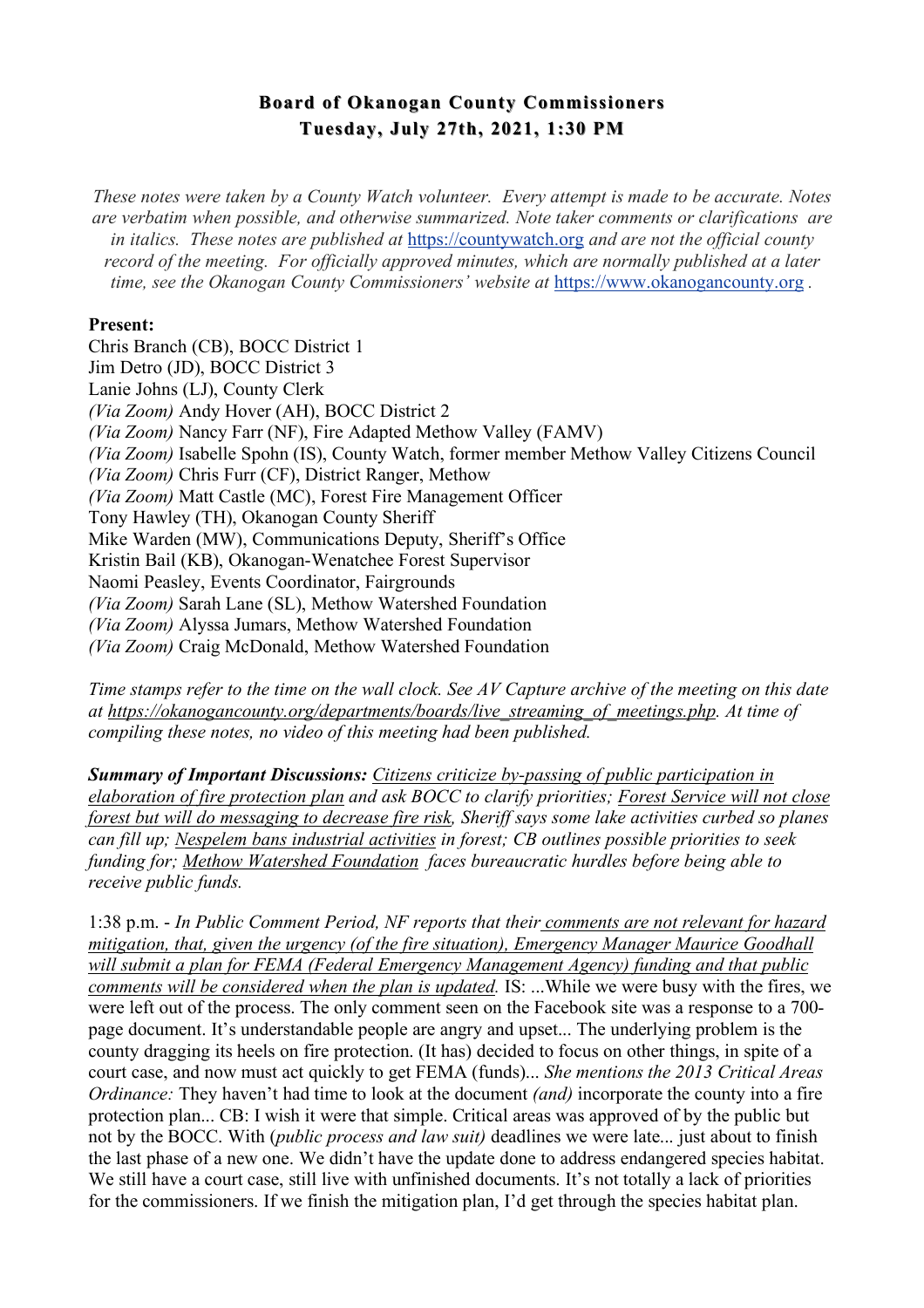We're doing our darndest to get that done. *IS feels there's a pattern:* The previous planner knew of the July deadline, did other things, went on vacation. We'd like you to discuss priorities at a public meeting. CB: It's nice to now what people are thinking... Looking at procedure *(for the mitigation plan)*...FEMA has 45 days to look at *(it).* Looking for an opportunity for comment. *IS reminds him of the legal notice published for "55 Harris RD" which was in fact Lost River but the Citizens Council missed it because no mention was made of the Methow and the location couldn't be located through the assessor's website.*

2:00 - Forest Service, wildfire precautions - KB: ...We have to be thoughtful (about closure of forest, overnight visits). We have 3.9 million acres of forest... We're at a precaution level three, and the highest level *(five)* as far as resources availability. Nationally the concern is about certain areas at risk rather than forest-wide closure... CF: Two large areas are closed–Cub Creek and Bear Creek. *AH says, in the Methow:* As soon as you get off the valley floor you're on Forest Service land. *KB is concerned about areas with high ingress and egress. JD says the DNR, Fire Chiefs, Forest Service and Commissioners need to come to a decision together.* TH: They're going to deal with the Winthrop fires, keeping people away from fire fighting efforts, planes dipping into Pearrygin Lake, there have been a couple of issues already. *He says he went to Lost Lake where he found no "concerning behavior" linked to the campfire ban. JD says the Red Apple Fire in Wenatchee was caused by a kind of ammunition used in target practice. AH is worried about places like the Twisp River with only one access road, and also the use of ATVs on Forest Service roads. Says on the west side of the mountains there is less risk but here, "*a lot of people not recreating at all." *MC urges being proactive. MW reports that communications installations on McClure are surrounded by gravel and that weeds have been cut.* KB: We won't be anticipating any easing of fire controls... (We) have welcomed any additional messaging, outreach. Part time visitors don't necessarily live in *(wildfire areas).* (2:25) - MC: In Eastern Washington we have weekly interagency calls to set *(fire precaution)* levels...In Nespelem they are going to level four which affects all industrial activity in the woods. Compared to past years we haven't reached this point so quickly... All over we're having the same discussions. CB: Emergency Management is a good resource. We have a Public Hearing, so we have to close.

2:31 - Hearing on budget supplemental for Fairgrounds - NP: The Fair's rabbit barn reached out for help to get new cages. Confluence Health donated \$1,000 for that item. *(2:43) LJ presents resolution 91-2021, backed by the HR department, reclassifying the position of Fairgrounds Events Coordinator. Resolution passed.*

2:51 - *CB asks to add his Power Point presentation on funding to the agenda. LJ schedules it for Monday at 2:30.* CB: Economic Alliance was asking about ARPA *(American Rescue Plan Act)* funds. I'd told Chris Johnson *(we need)* a prioritization process. Not everyone knows, and sends to different agencies. For example, Westlake water system is substandard, and Okanogan needs to extend water and sewer to the sports complex. We could interest the Tribes for Rodeo Trail properties...Water to the Fairgrounds would solve a lot of problems. *Says there is anxiety getting people appointed on the WRIA 49 Watershed Committee.* AH: We need to prioritize. CB: Do you want to start? *(inaudible)* CB: The strategic plan can include critical areas, can also say "we don't know yet." It can include an update to tribal policy.

3:00 - Discussion on funding with Methow Watershed Foundation members -SL: One of the questions you asked was you're curious about other watershed councils. There's (Chehalis?) and Skagit. They get funding from the counties. The CRM (Coordinated Resource Management) process is being discussed. Skagit is having quarterly meetings with stakeholders. CB: I was looking at the way it was organized, if there was a physical agent that identified as lead agency where money gets processed and bills get paid. In the Methow it's the Watershed Foundation. *They discuss public process, AH stresses need to get quotes when using public funds, CB says that concerns sums over \$2,500, but they can set their own guidelines, (3:15) AJ: Are you putting*